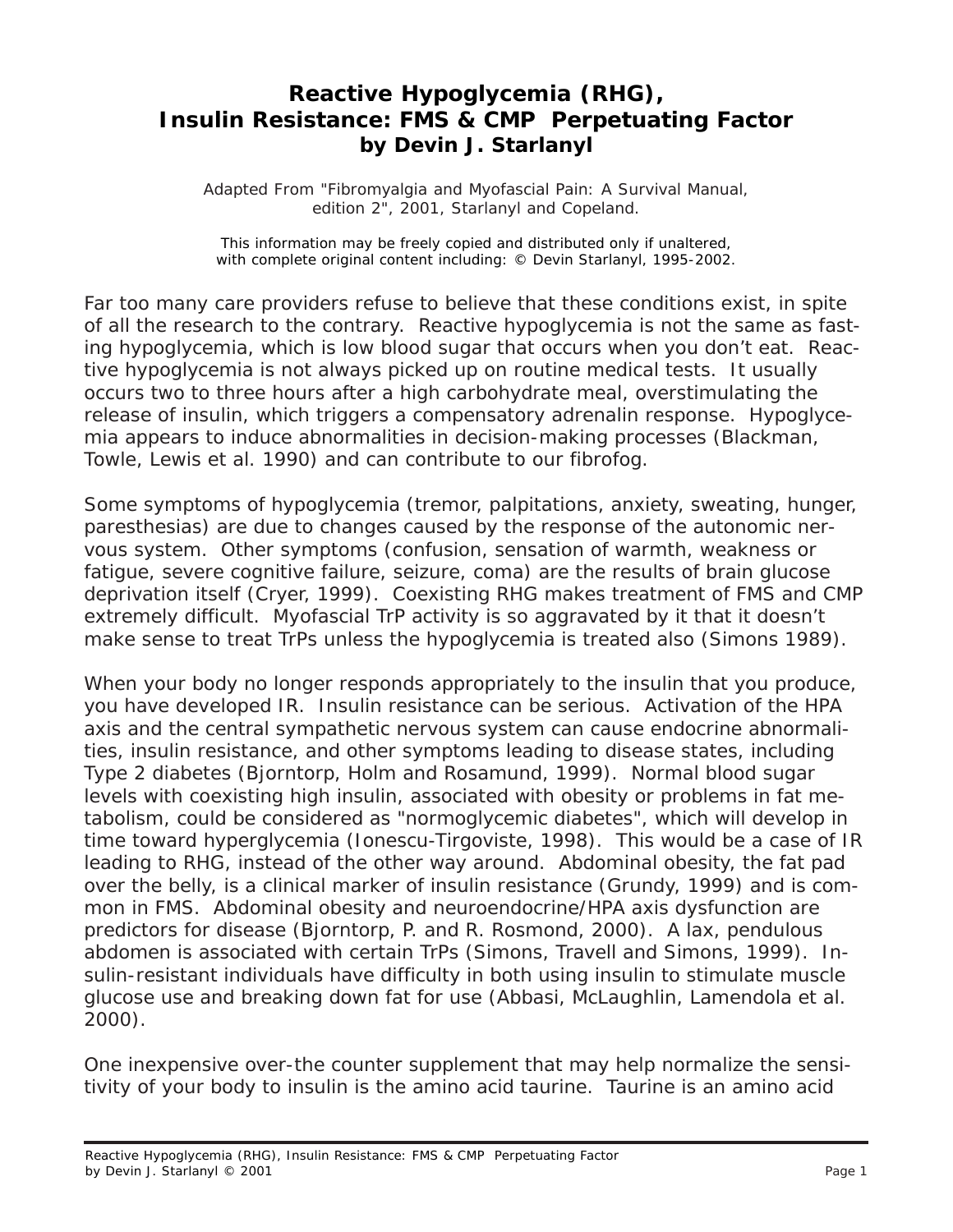that cats can't make themselves, so cat food has taurine added. Taurine may help us avoid the fibrofat belly pad, linked to insulin resistance (Anuradha, and Balakrishnan. 1999). Inositol is a key supplement that may enable people with RHG and IR to appropriately use the insulin that they produce.

Dr. R. Paul St. Amand found that there is a subset of people with reactive hypoglycemia (St. Amand and Marek, 2000). The symptoms he lists include: headaches, dizziness, irritability, chronic fatigue, depression, nervousness, difficulty with memory and concentration, nasal congestion, heavy dreaming, palpitations or heart pounding, day or night sweats, anxiety in the pit of the stomach, leg cramps, numbness and tingling in the hands and/or feet, flushing, and craving for carbohydrates and sweets. Most of these symptoms diminish five or ten minutes after eating sugar. Symptoms often worsen before menstrual periods and become severe after childbirth. When patients with this combination are put on a limited carbohydrate diet, they often feel improvement after seven to ten days. They are seven to ten very uncomfortable days. The headache and fatigue can be extreme. If you are aware that sugar can ease the symptoms in the short term, you will be tempted to cheat. Caffeine must be avoided on this diet. Insulin effects are greatly enhanced by caffeine, because it blocks the enzyme phosphodiesterase.

I use whey protein or egg white powder to help keep a good balance in my diet. I add the unflavored whey to some foods. It makes a great thickener in some recipes; for example, in vegetable puree soups with a chicken broth base. I make a "milk shake" using vanilla protein powder, frozen wild blueberries, and 2% milk. A little vanilla-flavored powder in applesauce can balance a meal that otherwise would be too low in protein.

It helps me to check the Zone recipe book (see the Reading List). After I look at those recipes, it is easier for me to judge how much protein and carbohydrate to use. There is usually enough fat in with the protein and carbohydrate. I have been told that a serving of vegetables is about the size of a hockey puck, and a serving of protein is about the size of a bar of soap, but this depends on the food chosen. It is important to know the glycemic index of your food as well.

The glycemic index measures how fast a food raises your blood sugar levels and how quickly your body responds to it. High glycemic index foods raise blood sugar quickly. The glycemic index of the food depends on the type of sugar in the carbohydrate, the amount of fiber in the food, the amount of protein and fat in the food, and the method of cooking or processing of the food (Daoust and Daoust, 1996). Generally, the more fiber, protein, or fat in a food, the lower its glycemic index. Highly processed foods, or foods high in refined sugars or flours, are typically highglycemic.

Dr. Sears, the author of the Zone books, found that the best ratio for food balancing is 3 grams of protein to 4 grams of carbohydrate. Protein should comprise 30